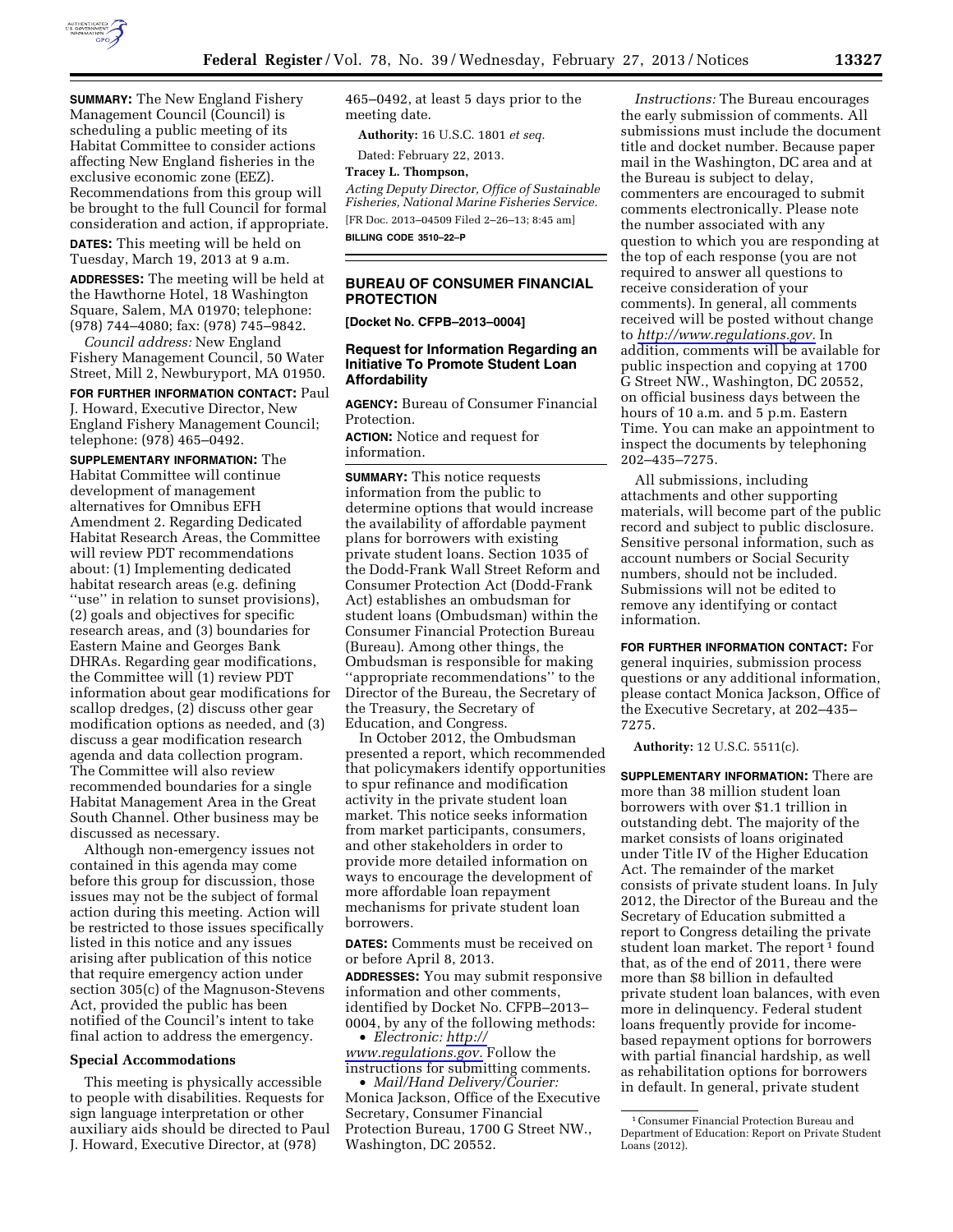loans do not offer similar modified repayment options.

The Dodd-Frank Act requires the Secretary of the Treasury to designate an Ombudsman within the Bureau. The Dodd-Frank Act requires that the Ombudsman present an annual report describing the activities of the Ombudsman during the prior year, compile and analyze data on borrower complaints regarding private educational loans, and make appropriate recommendations to policymakers. In October 2012, the Ombudsman released an annual report.2 The report, among other things, analyzed complaints and other input from private student loan borrowers, and noted that many consumers reported difficulties negotiating repayment plans with their lenders and servicers in times of financial difficulty, as well as challenges finding refinance options. Included in the report was a recommendation that policymakers identify options to spur the availability of loan modification and refinance options for student loan borrowers.

Some policymakers have sought changes to the treatment of private student loans in the bankruptcy code. This policy option is not the primary subject of this Request for Information. Rather, this request seeks information on options to increase the level of affordable repayment options for both pre-default and post-default borrowers in distress who wish to repay their loans but may be lacking near-term ability to service their obligations.

#### **Loan Modifications**

For the purposes of this request, a loan modification refers to a restructuring of a debt obligation agreed to by the creditor and debtor where the creditor agrees to a concession. In recent years, many homeowners have sought more affordable repayment options for mortgage obligations to avoid foreclosure. In such situations, some creditors may have an economic incentive to modify the loan, as the net present value (NPV) of the restructured debt may be greater in value than the value of the collateral after foreclosure costs. However, in other situations, with respect to securitized debt obligations secured by residential real estate, subordinated note holders might be unwilling to approve a change in terms. Given the potential impact foreclosures can have on the financial system and local economies, many policymakers pursued policies designed to encourage

alternative repayment options for mortgage borrowers.

The private student loan market might also benefit from further loan modification activity. Even with concessions, creditors might increase the NPV of distressed loans through such modifications. However, the market for private student loans differs from the market for residential mortgages. Private student loans are not secured by collateral and have generally lower outstanding balances relative to mortgages. These differences might fundamentally impact creditors' economic calculus for determining whether to offer a change in repayment terms.

There are also some important similarities between the two markets. As with mortgage origination, student loan originators often access funding through the asset-backed securities (ABS) market. In 2012, public filings reveal that more than \$4 billion of private student loan asset-backed securities were issued. Like in the mortgage market, private student loan underwriting practices have significantly improved since the economic downturn, which may limit the level of distress for future borrowers. Another notable similarity is the employment of third-party loan servicers unaffiliated with the original lender, though this practice is less prevalent in the private student loan market than in the mortgage market.

Borrowers of federal student loans have a number of options to modify the terms of their obligations to ensure an affordable payment plan. For example, borrowers with a partial financial hardship can elect the Income-Based Repayment plan, which caps payments on eligible student loans as a percentage of income above 150% of the poverty line. Borrowers in default can rehabilitate many federal student loans by making ''reasonable and affordable'' payments in a consistent, timely fashion for a specified period. There are also provisions to adjust the status of a rehabilitated federal student loan on a consumer's credit report.

Available data indicate that, in recent years, there has been limited modification activity in the private student loan market. There are a number of potential impediments to offering alternative repayment options. Some of these may include: (a) Accounting guidelines that add complexity when offering alternative repayment options without charging off the loan; <sup>3</sup> (b)

operational and information technology limitations among loan servicers; and (c) incentive mismatch among trustees, administrators, and/or noteholders in ABS trusts and loan servicers.

### **Impacts on Individual Borrowers and the Public**

Policymakers have employed various measures to prevent foreclosures among American homeowners and to mitigate resulting risks to the public and the broader economy. Examples of these risks include increased stress on insured depository institutions and decreased home values of properties proximate to foreclosed homes—both of which can lead to further distress. Given the relative size of the private student loan market and the nature of the product, private student borrower distress is unlikely to contribute to similar, significant systemic risk. However, distress among borrowers with all types of student loans may cause other negative effects in the broader economy. For example, the Department of Treasury's Office of Financial Research described in its recent annual report that student loan debt might dampen consumption.4 Changes in the household headship rates, automobile sales, and homeownership by younger Americans might also be impacted by student debt levels. Should these risks be significant, policymakers may wish to consider partnerships between the federal government and the private sector to increase the availability of alternative repayment options and reduce the levels of delinquency and default.

The Ombudsman seeks information in order to provide policymakers with further details on potential ways to increase payment affordability for private student loan borrowers in distress and on the risks of failing to do so. The deadline for submission of comments is April 8, 2013.

The Bureau encourages comments from the public, including:

- Consumers;
- Financial institutions, including lenders and loan servicers;
- Nationally recognized statistical rating organizations (NRSROs);
- Private student loan asset-backed trust administrators;
	- Institutions of higher education;
	- Credit reporting agencies;
- Debt collectors;<br>• Housing finance
- Housing finance professionals;

• Manufacturers of automobiles and other financed goods;

• Brokers and service providers in the residential real estate industry;

<sup>2</sup>Consumer Financial Protection Bureau: Annual Report of the CFPB Student Loan Ombudsman  $(2012)$ .

<sup>3</sup>See, for example, CNBE Policy Guidance 2010– 02, issued by the Office of the Comptroller of the Currency in August 2010.

<sup>4</sup> Department of the Treasury, Office of Financial Research: Annual Report to Congress (2012).